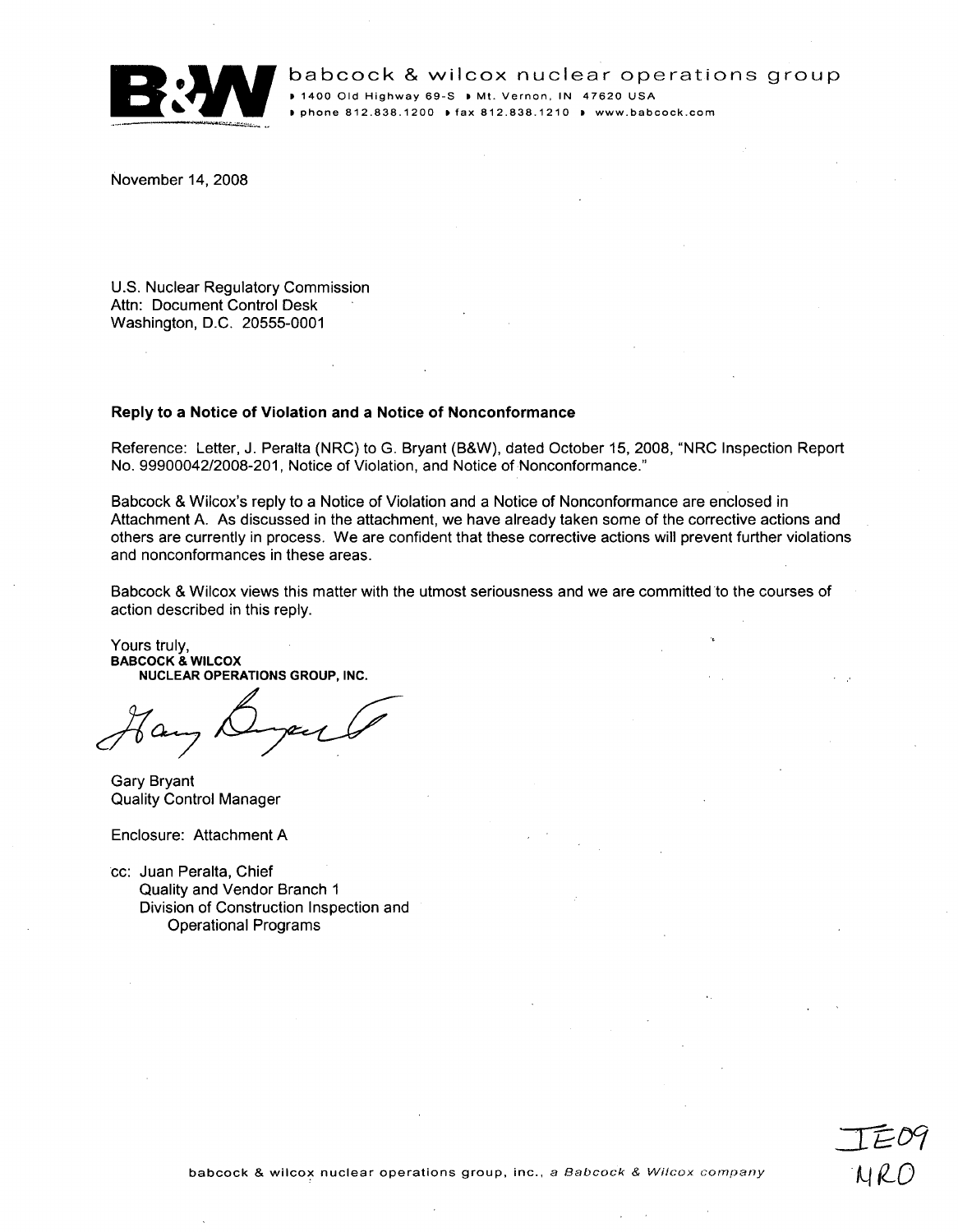

# Attachment **A**

# Babcock **&** Wilcox Nuclear Operations Group's Reply to NRC Notice of Violation and Notice of Nonconformance NRC Inspection Report **99900042/2008-201**

## **1.** Notice of Violation **99900042/2008-201-01**

Violation 99900042/2008-201-01 states that B&W's 10 CFR Part 21 implementing procedure (NE/C-1716-04-Q) did not include guidance for: (1) evaluating deviations and failures to comply to identify defects and failures to comply associated with substantial safety hazards within 60 days of discovery, (2) providing an interim report to the Commission if the evaluation cannot be completed within 60 days of discovery, (3) notifying the responsible officer within five days when it is determined that a defect that could cause a substantial safety hazard exists, (4) notifying customers in 5 days if the supplier determines that it cannot perform the evaluation of a deviation, (5) notifying the Commission by fax or telephone Within 2 days of the director being notified of a defect, and (6) providing written notification to the Commission within 30 days of the initial notification.

## Babcock **&** Wilcox Reply to Notice of Violation **99900042/2008-201-01**

# Reason for the Violation:

B&W had an incomplete understanding of the **10** CFR Part 21 evaluation and reporting timeline requirements. Additionally, B&W had one procedure, NE/C-1716-04-Q, for evaluating and reporting deviations for both 10 CFR Part 21 requirements and Ohio Department of Health (ODH 3701) requirements. The requirements for the two codes are different and incorporating the two into one procedure resulted in some confusion.

# Corrective Steps Taken:

The procedure, NE/C-1716-04-Q, was rewritten to cover only the 10 CFR Part 21 requirements, and it now includes guidance for items 1-6 identified in the violation.

# Corrective Steps to Avoid Further Violations:

Training will be performed, as required, to ensure an understanding of the NE/C-1716-04-Q procedure and the evaluation and reporting requirements of 10 CFR Part 21.

# Date When Full Compliance will be Achieved:

Corrective actions and associated training will be completed by 12/31/2008.

# 2. Notice of Nonconformance **99900042/2008-201-02**

Nonconformance 99900042/2008-201-02 states that contrary to Criterion VII, "Control of Purchased Material, Equipment, and Services," of Appendix B to Title 10 Part 50 and Supplement 7S-1 to NQA-1-1994, "Supplementary Requirements for Control of Purchased Items and Services," B&W procured safety-related weld wire from AREVA NP Inc. in 2007 without sufficient documented evidence of AREVA NP Inc.'s capability to provide items or services in accordance with the technical and quality requirements of the purchase documents. Additionally, the B&W Procedure NE/C-1722-02-Q, "Supplier Evaluations," Revision 4, dated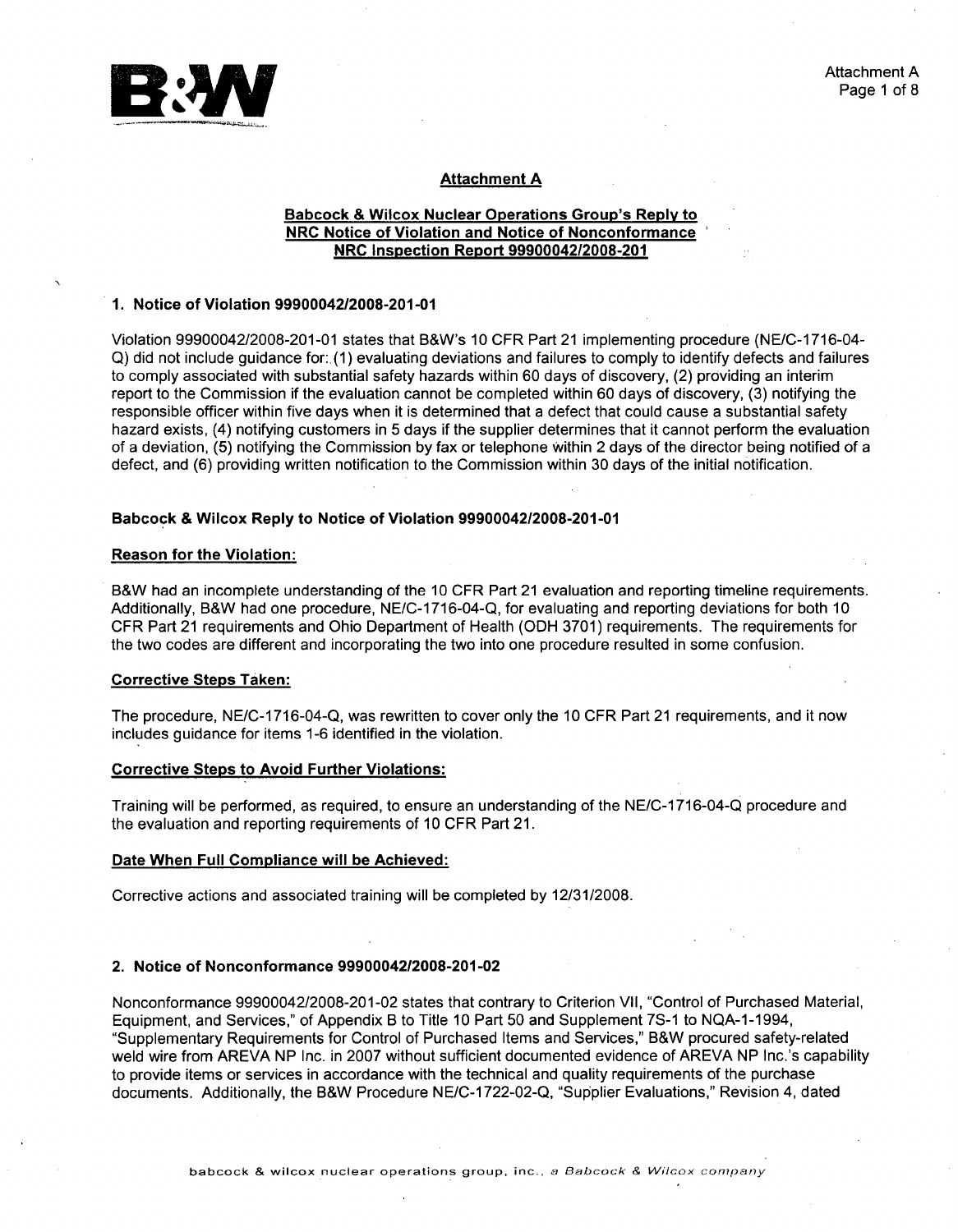May 27, 2008, allowed the Supplier Quality Department to procure from a supplier without sufficient evaluation of the implementation of the supplier's QA program.

## Babcock **&** Wilcox Reply to Notice of Nonconformance **99900042/2008-201-02**

## Reason for the Noncompliance:

B&W was unaware that the NRC had issued Information Notice 86-21 which took exception to the statement in ASME Section III NCA-3561, "Certificate Holders whose scope includes the supply or manufacture of materials need not be surveyed or audited for work or material covered by the scope of their certificate."

#### Corrective Steps Taken:

B&W now requires relevant managers to subscribe to the NRC's e-mail distribution list for all notices that the NRC publishes. This will assist the relevant managers in receiving current information and maintaining their knowledge base.

B&W will also review all purchase orders issued to N certificate holders to determine the extent to which they do not comply with the requirements of Supplement 7S-1 to NQA-1-1994.

B&W will perform and document the evaluation of AREVA NP Inc., and any other supplier that is identified as a result of the review performed in accordance with the requirements of Appendix B to Title 10 Part 50 and Supplement 7S-1 to NQA-1-1994. The evaluations will be assessed to determine whether other changes are necessary.

# Corrective Steps to Avoid Further Noncompliances:

B&W will revise Policy Number **12-QA-07** of the B&W **QA** Manual and procedure NE/C-1 722-02-Q to be in compliance with Appendix B to Title **10** Part **50** and Supplement **7S-1** to **NQA-1-1994.**

B&W will provide training to all related personnel on the revisions of the above. procedures.

## Date When Corrective Action will be Completed:

The review of the purchase orders will be completed by 2/15/2009.

The policy and procedure will be revised,.approved, and training completed by 3/15/2009.

# **3.** Notice of Nonconformance **9990004212008-201-03**

Nonconformance 99900042/2008-201-03 states that contrary to Criterion VII and XI of Appendix B 10 CFR Part 50, Policy Number 12-QA-07 of the B&W Quality Assurance Program Manual (QAPM), "Control of Purchased Items and Services," Revision 10, dated January 28, 2008, and B&W Procedure NE/C-1722-02-Q, B&W procured and used thermocouples from a supplier not listed on the B&W Approved Suppliers List, Revision 27, dated August 27, 2008 and did not evaluate the supplier before the procurement.

## Babcock **&** Wilcox Reply to Notice of Nonconformance **9990004212008-201-03**

## Reason for the Noncompliance:

The cause of the violation was a failure to recognize the certification and calibration of the wire was required to be performed either internally by means of the B&W M&TE (Measurement & Test Equipment) Calibration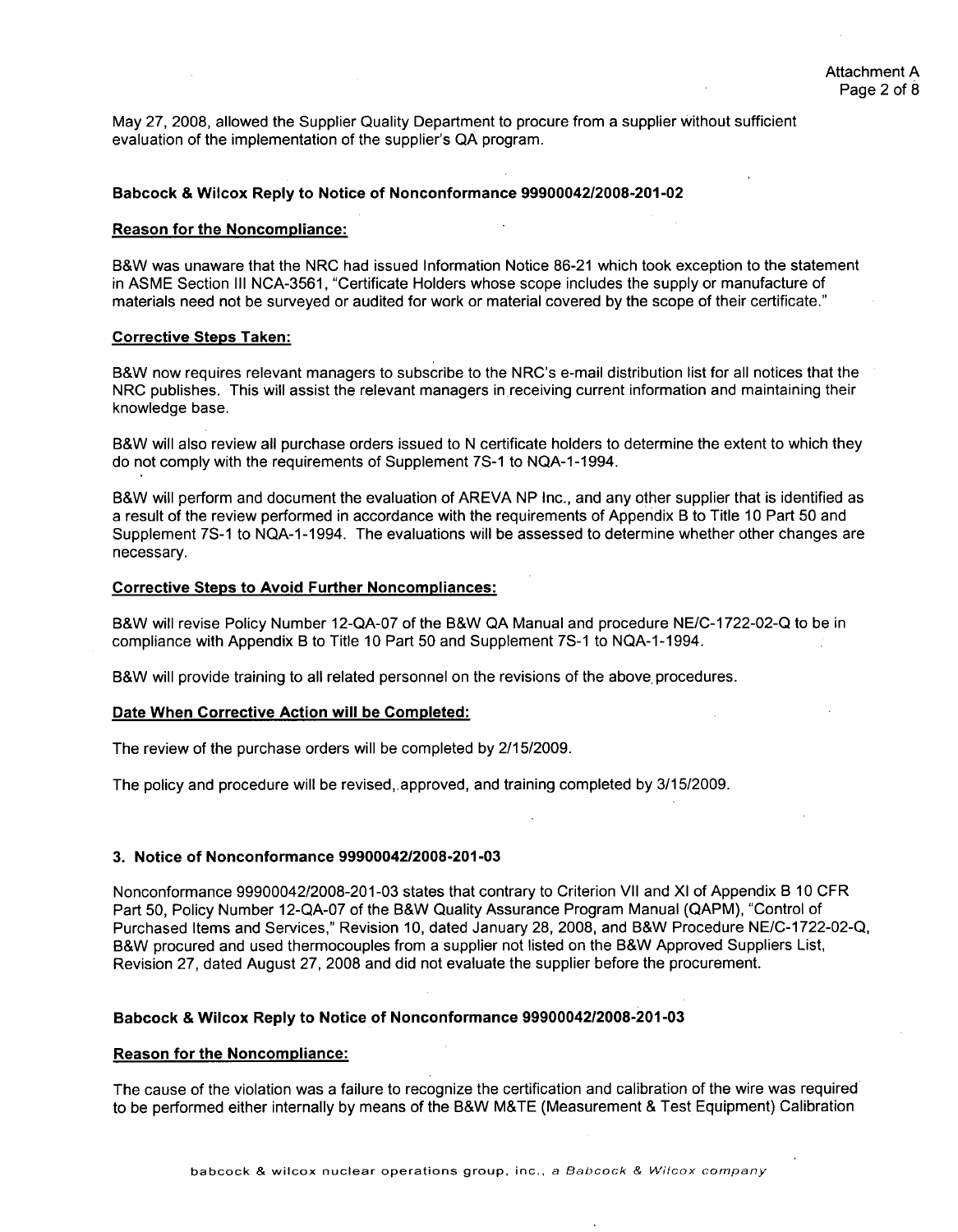program or, by a vendor on the Approved Suppliers List since the wire was being used on a safety-related component.

The thermocouple wire identified within this nonconformance was supplied with a Calibration Laboratory Test Report traceable to the National Institute of Standards & Technology, and their calibration system is in compliance with **ISO/IEC** 17025.

# Corrective Steps Taken:

Immediately upon discovery of the nonconforming condition on 8/28/2008, a sample from each end of the unused portion of the thermocouple wire was expedited to a local vendor on our Approved Suppliers List for testing. Testing was performed and completed with calibration test reports being supplied on 8/29/2008, which verified the wire to be acceptable.

## Corrective Steps to Avoid Further Noncompliances:

Administrative Procedure NE/C-1211-13-Q, "Purchase, Certification, and Release System for Thermocouple Wire and Assemblies", will be revised to assure that if thermocouple wire is not supplied by a vendor on the Approved Suppliers List, provisions are in place to assure the thermocouple wire calibration performed either internally by means of the B&W M&TE Calibration program or, by a vendor on the Approved Suppliers List, and verified to be acceptable prior to being released.

A stop notice has been placed in current processes at operations requiring the use of thermocouple wire. The stop notice will require verification of the proper certification to assure that this nonconformance is not repeated prior to the procedure being revised.

# Date When Corrective Action will be Completed:

NE/C-1211-13-Q will be revised, approved, with training on those revisions to related personnel completed by 1/15/2009.

## 4. Notice of Nonconformance 99900042/2008-201-04

Nonconformance 99900042/2008-201-04 states that contrary to Criterion VII of Appendix B 10 CFR Part 50 and Policy Number 12-QA-07 of the B&W QAPM, B&W Procedure NE/C-1711-02-Q did not include guidance for granting a source inspection waiver on a purchase order in which source inspections were originally required. Furthermore, B&W failed to conduct a source inspection for nine purchase orders from Westmoreland Mechanical Testing in which source inspections were required to be performed. Further, Source Inspection/Waiver Request forms documenting a waiver of the source inspection were not available or retrievable.

## Babcock **&** Wilcox Reply to Notice of Nonconformance 99900042/2008-201-04

## Reason for the Noncompliance:

Procedure NE/C-1 711-02-Q addresses instructions for waived inspections of dimensional inspections only.

There is no method or system employed by Purchasing to monitor status of receiving source waiver requests.

The supplier was unfamiliar with B&W's purchase order requirements.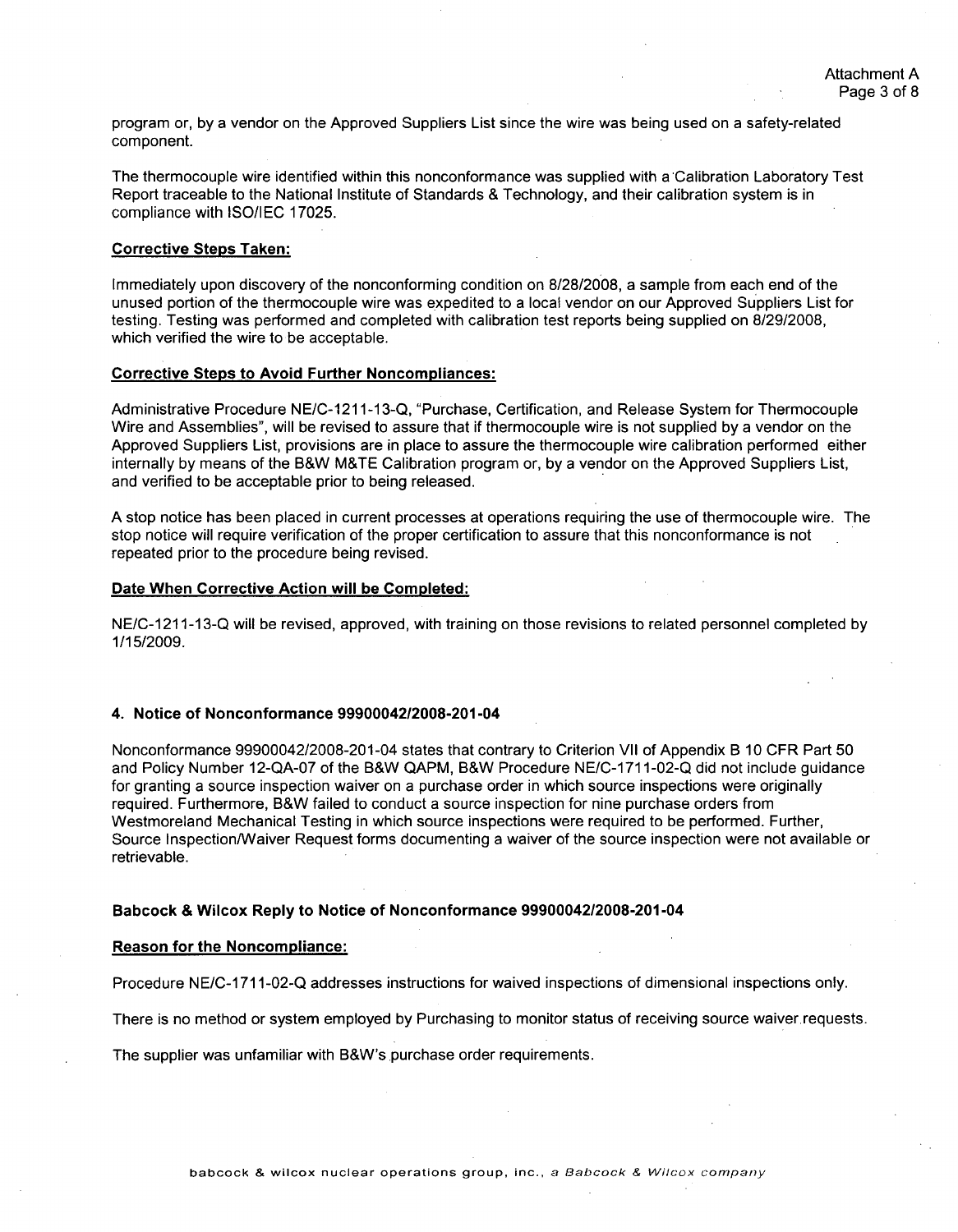## Corrective Steps Taken:

For the identified conditions, the work is complete, and the witness is not recoverable.

## Corrective Steps to Avoid Further Noncompliances:

NE/C procedure will be revised to include instructions for waived inspections and guidance for waiving inspections for all weld consumables, calibration and test laboratory suppliers.

Standard Clause N **10** and N79 will be reviewed and revised as applicable to address notification requirements pertaining to services that are to be performed and/or delivered (in lieu of hardware to be delivered).

All related personnel will be retrained regarding distribution of PO's containing Source Inspection Requirements, standard clauses **N10** and N79.

Work Instruction PUR 1711-02-01, Supplier Source Inspection, will be strengthened to address the deficiencies that were observed. Revisions to the instructions may include all or some of the following examples: explicit requirements for (a) Buyers to conduct, and formally document, the review of the source placement, (b) Buyers to add the Notification Requirement as a separate line item in commercial nuclear orders for services that contain standard clause N **10** or N79, and (c) Buyers to monitor their Buyer Status report and call suppliers when the source inspection due date draws near to assure that the Supplier complies with the purchase order requirement.

# Date When Corrective Action will be Completed:

Corrective actions will be completed by 1/30/2009.

## **5.** Notice of Nonconformance **9990004212008-201-05**

Nonconformance 99900042/2008-201-05 states that contrary to Criterion XII, "Control of Measuring and Test Equipment," of Appendix B 10 CFR Part 50, Policy Number 12-QA-12 of the B&W QAPM, "Control of Measuring and Test Equipment," Revision 10, dated January 28, 2008, B&W Gage Room Operational Manual (GROM), "Gage Control," Revision 20, dated February 12, 2008, B&W Technical Procedure 12-3-GEM-8, "Calibration of Temperature Measuring Equipment," Revision 13, dated August 21, 2006, and B&W Technical ,Procedure 12-3-WQI-120, "Storage and Handling of Electrodes, Flux, and Filler Wire for Commercial ASME Contracts," Revision 1, dated August 29, 2005, B&W failed to implement its procedures to control measuring and test equipment as required. Specifically: (1) B&W extended the frequency of the calibration for the 2-inch - 12-inch inside diameter micrometer set for the second cycle without recalibrating the micrometer set, even though the micrometer set had been used during the first extended calibration. (2) B&W calibrated the commercial rod oven dial thermometer using one calibration point instead of a minimum of three calibration points. In addition, the thermometer's calibration failed to meet the temperature requirements specified in Technical Procedure 12-3-WQI-120.

# Babcock **&** Wilcox Reply to Notice of Nonconformance **99900042/2008-201-05**

# Reason for the Noncompliance:

The gage was not checked out properly in the gage room tracking system. The gage utilization system was not filled out in a timely manner. The time span between the use of the gage and the calibration due date were close enough to allow for this error. The gage usage was logged into the system after the gage had been calibrated, and extended due to non-usage per the GROM.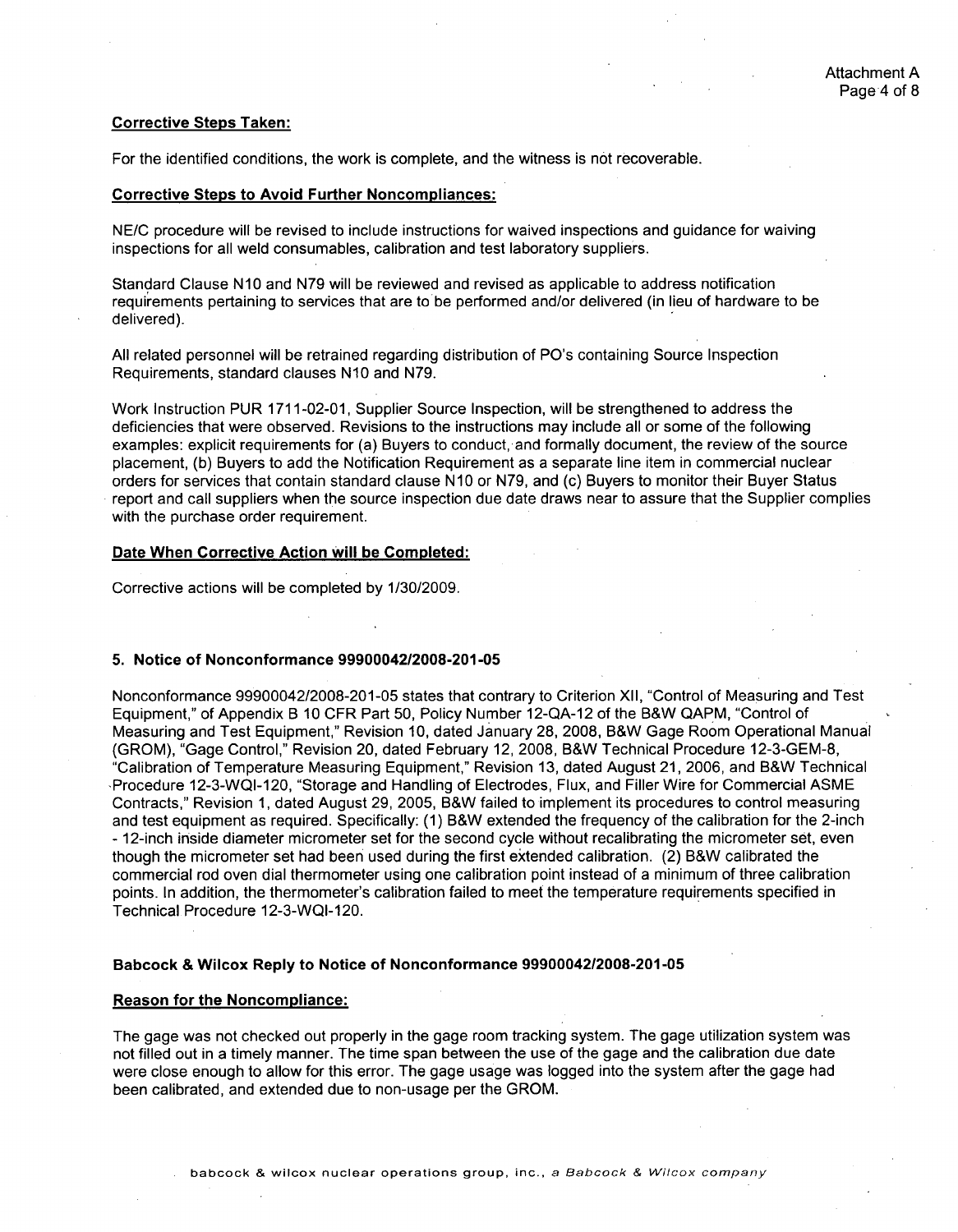The checkout system is what should be used to control the use of gages. Currently the gage utilization section of the gage system is used to verify use of gages. This weakness allows for gages to be extended based on non-usage when in actuality the gage could have been used for in-process checks by shop floor personnel. Currently shop floor personnel do not have gage usage personnel numbers. These numbers are used in the gage tracking system for checking out gages from the gage room.

Failure to properly interpret procedure 12-3-GEM-8 led to noncompliance pertaining to the thermometer calibration.

## Corrective Steps Taken:

The gage has been properly calibrated and found to be acceptable. The calibration card has been updated to reflect the current calibration. Until such time that the preventative corrective action is completed, no gage calibrations will be extended based on usage without the approval of the Inspection Supervisor. Training will be conducted with all gage room personnel to preclude calibration extensions.

Re-Calibrate Commercial Rod oven thermocouples per 12-3-GEM-8. Prior to this calibration, the technician will be re-trained on the requirements of 12-3-GEM-8. Recalibration will follow the requirements of section 6.4 which will satisfy 12-3-WQI-120. The mid range of the thermocouple being calibrated is 300 deg. F, which falls into the range of 225-300 deg. F required by 12-3-WQI-120 for baking of commercial welding rods.

#### Corrective Steps to Avoid Further Noncompliances:

In the future the check out system will be used to verify gage usage instead of the gage utilization section of the gage system. Training will be conducted on the proper way to verify gage usage and the allowance for extending gage calibrations. All shop floor personnel will be assigned a gage utilization personnel number. Gages will be properly tracked in the gage system i.e. checked in and out each time a gage is used or removed from the gage room.

Train all technicians on requirements of 12-3-GEM-8 to provide clarity.

#### Date When Corrective Action will be Completed:

The gage utilization training will be completed 3/01/2009. Training on the requirements of 12-3-GEM-8 was completed on 10/31/08.

#### **6.** Notice of Nonconformance **9990004212008-201-06**

Nonconformance 99900042/2008-201-06 states that contrary to Criterion XIII, "Handling, Storage, and Shipping," of Appendix B 10 CFR Part 50, Policy Number 12-QA-13 of the B&W QAPM, "Handling, Storage, and Shipping," Revision 8, dated January 28, 2008, B&W Technical Procedure 12-3-GEM-3, "Procedure for Material Handling, Equipment Design, Inspection, Maintenance and Use," Revision 8, dated September 12, 2005, and B&W Technical Procedure NDE(G)-1710-38, "Magnetic Particle Inspection of Crane Hooks and Tooling," Revision 5, dated February 27, 2007, B&W failed to provide documented evidence that its preventive maintenance program had been effectively implemented and failed to adopt and implement adequate procedures to control handling equipment as required. Specifically: (1) B&W lacked documented evidence of annual maintenance and magnetic particle examination performed on two crane hooks and two beams. (2) B&W Technical Procedures 12-3-GEM-3 and NDE (G)-1710-38 failed to address the requirement for documenting and maintaining records.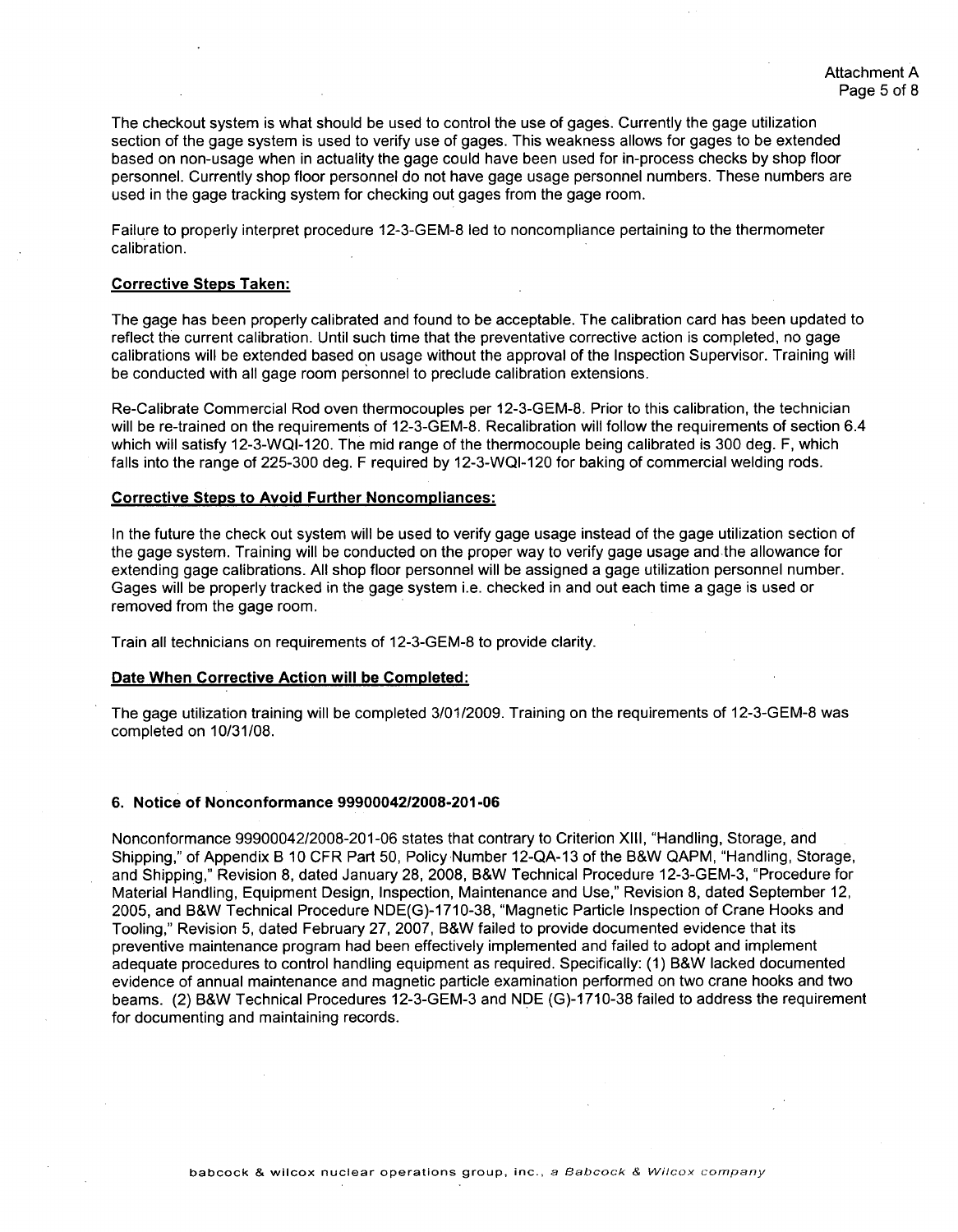# Babcock & Wilcox Reply to Notice of Nonconformance **99900042/2008-201-06**

## Reason for the Noncompliance:

Procedure 12-3-GEM-3 fails to address documentation of inspections.

## Corrective Steps Taken:

B&W will revise 12-3-GEM-3 to include appropriate inspection forms.

### Corrective Steps to Avoid Further Noncompliances:

B&W will develop inspection forms covering inspection of various types of lift equipment. Forms will list inspection criteria, equipment inspected, and any action taken to address issues, and will require the inspector to sign and date the inspection form.

B&W implemented the use of new forms for all other lift equipment under the quarterly inspection cycle that started on 10/31/2008.

## Date When Corrective Action will be Completed:

The revision of the procedure will be completed by 1/31/2009.

## 7. Notice of Nonconformance **99900042/2008-201-07**

Nonconformance 99900042/2008-201-07 states that contrary to Criterion XV, "Nonconforming Materials, Parts, or Components," of Appendix B 10 CFR Part 50 and Policy Number 12-QA-15 of the B&W QAPM, "Control of Nonconforming Items," Revision 9, dated January 28, 2008, B&W failed to establish and implement procedures to notify affected organizations, including suppliers and customers, of nonconforming conditions. Specifically: (1) B&W had not established any written procedures for the notification of suppliers when a nonconforming condition was discovered at the B&W facility during receipt inspection. (2) B&W policies and procedures lacked controls for notifying its customers of nonconforming conditions on procured items.

#### Babcock **&** Wilcox Reply to Notice of Nonconformance **99900042/2008-201-07**

## Reason for the Noncompliance:

B&W lacked a written procedure for supplier and customer notification of nonconformances. Current procedures for non-conforming conditions do not address the requirements for notifications of suppliers or customers when a non-conforming condition is discovered

#### Corrective Steps Taken:

**A** new procedure will be developed or one or more existing procedures will be revised to ensure suppliers and customers are informed of any nonconformance that is discovered during receipt inspections of supplied, materials or procured items.

## Corrective Steps to Avoid Further Noncompliances:

Upon completion of the new or revised procedures training sessions will be performed with all pertinent personnel. The training will be documented on the B&W Indoctrination and Training Record.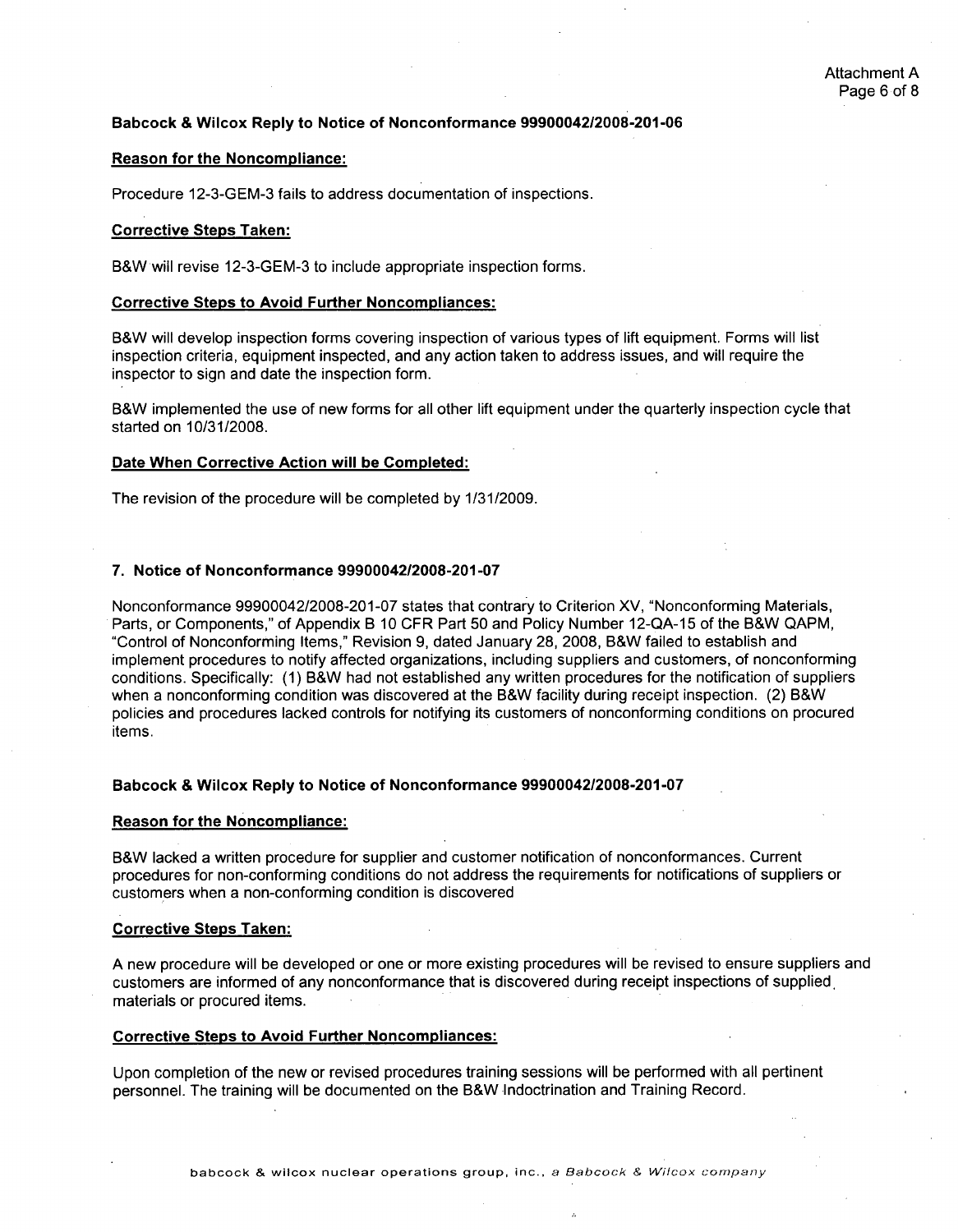## Date When Corrective Action will be Completed:

The corrective action will be completed by 3/1/2009.

### **8.** Notice of Nonconformance **99900042/2008-201-08**

Nonconformance 99900042/2008-201-08 states that contrary to Criterion XVI, "Corrective Action," of Appendix B 10 CFR Part 50 and Policy Number 12-QA-16, "Corrective Action," Revision 10, dated January 28, 2008, of the B&W QAPM, B&W failed to document all nonconformances related to activities such as internal audits, customer audits, or surveys in CARs. The NRC inspectors found that none of the eight findings identified by a customer's audit were entered into B&W's corrective action program. Additionally, since September 2007, the same customer issued five condition reports to B&W. The NRC inspectors found that only one of these condition reports was captured in a CAR.

# Babcock **&** Wilcox Reply to Notice of Nonconformance **99900042/2008-201-08**

## Reason for the Noncompliance:

Section 5.0 of Policy 12-QA-15 Rev. 9 states, "Nonconformances related to activities such as internal audits, customer audits, or surveys shall be documented on a corrective action request form." In the case of the customer's audit findings and condition reports, this requirement was overlooked by the QA Department at the time of issuance of these findings/conditions.

## Corrective Steps Taken:

B&W will issue a CAR (Corrective Action Request) for each of the eight customer audit findings, and the four customer condition reports.

## Corrective Steps to Avoid Further Noncompliances:

**A** "Mt Vernon" only CAR database has been established to track Corrective Action Requests, and a CAR Database Administrator has been established.

In addition to the above, at the weekly Quality Department meeting, audits and CARs are discussed among other agenda items.

# Date When Corrective Action will be Completed:

All CAR's have been issued.

# **9.** Notice of Nonconformance **99900042/2008-201-09**

Nonconformance 99900042/2008-201-08 states that contrary to Criterion XVI, "Corrective Action," of Appendix B 10 CFR Part 50, Policy Number 12-QA-16 of the B&W QAPM, and B&W Procedure NE/C-1717-03-Q, "Corrective Action," Revision 3, dated July 8, 2008, B&W failed to perform any trending on: (1) the results of internal and external audits, or (2) CARs related to B&W's ASME QA program or the Diablo Canyon Replacement Vessel Head being manufactured at B&W.